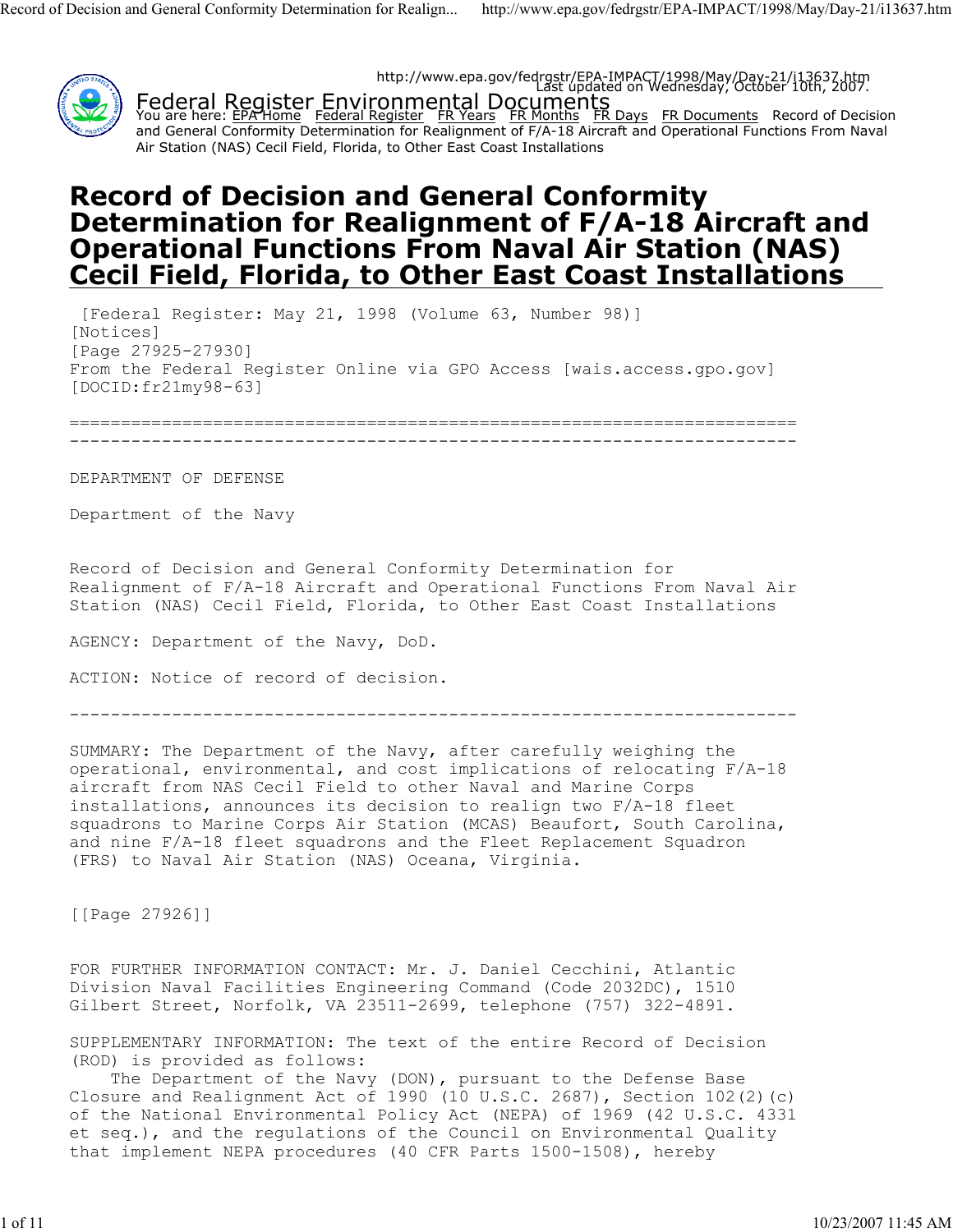announces its decision to realign two F/A-18 fleet squadrons (24 aircraft and 500 military personnel) to Marine Corps Air Station (MCAS) Beaufort, South Carolina, and nine F/A-18 fleet squadrons and the Fleet Replacement Squadron (FRS) (156 aircraft and 3,700 military and civilian personnel) to Naval Air Station (NAS) Oceana, Virginia. The realignment will be accomplished as set out in Alternative Realignment Scenario (ARS) 2, which is described in the Final Environmental Impact Statement (FEIS).

 To support the additional personnel and operation and maintenance of the aircraft, four construction projects are required at MCAS Beaufort; 14 construction projects, primarily consisting of additions to existing facilities, are required at NAS Oceana.

 The realignment of the fleet squadrons to MCAS Beaufort will increase aircraft operations at MCAS Beaufort, associated military training areas along the coast of South Carolina and Georgia, and the Townsend Bombing Range in Georgia. The realignment of the fleet squadrons and FRS to NAS Oceana will increase aircraft operations at NAS Oceana, Naval Auxiliary Landing Field (NALF) Fentress, Virginia, and associated military training areas and target ranges located primarily in eastern North Carolina. This includes the Brant Island Shoal (BT-9), Piney Island (BT-11), and Dare County target ranges. Pursuant to Section 176(c) of the Clean Air Act (CAA) (42 U.S.C.  $7476(c)$ ), the DON has determined that the realignment of  $F/A-18$ aircraft to NAS Oceana under ARS 2 conforms to Virginia's State Implementation Plan. The entire State of South Carolina is classified as attainment for all criteria pollutants. Therefore, the air quality effects of ARS 2 at MCAS Beaufort are exempt from the General Conformity Rule.

 Realignment of the F/A-18 aircraft and operational functions from NAS Cecil Field will begin in 1998 and is expected to be completed in 1999.

#### Background

 The 1993 Defense Base Closure and Realignment Commission (BRAC) recommended closure of NAS Cecil Field and realignment of all of its aircraft and associated personnel to MCAS Cherry Point, North Carolina; MCAS Beaufort, South Carolina; and NAS Oceana, Virginia.

 In 1995, the BRAC Commission revised its recommendations regarding realignment of NAS Cecil Field assets by redirecting all aircraft and associated personnel to ``\* \* \* other naval air stations, primarily [NAS] Oceana; [MCAS] Beaufort; [NAS] Jacksonville, Florida; [NAS] Atlanta, Georgia; or other Navy or Marine Corps air stations with necessary capacity and support infrastructure.'' In separate actions, some of the NAS Cecil Field assets have been relocated to NAS Jacksonville (six S-3 ASW squadrons) and NAS Atlanta (two reserve F/A-18 squadrons). This ROD selects a receiving site for the NAS Cecil Field active duty F/A-18 aircraft.

 As the 1995 BRAC Commission did not recommend realignment to a specific base, the DON conducted a multi-stage screening process to identify reasonable and feasible alternatives for realignment of NAS Cecil Field F/A-18 active duty aircraft to east/gulf coast Navy or Marine Corps air station(s) with necessary capacity and support infrastructure.

### Process

 A Notice of Intent (NOI) to prepare an EIS for the transfer of up to ten squadrons of F/A-18 aircraft from NAS Cecil Field to NAS Oceana was published in the Federal Register on November 16, 1995. This notice also indicated that separate NEPA documentation would be prepared for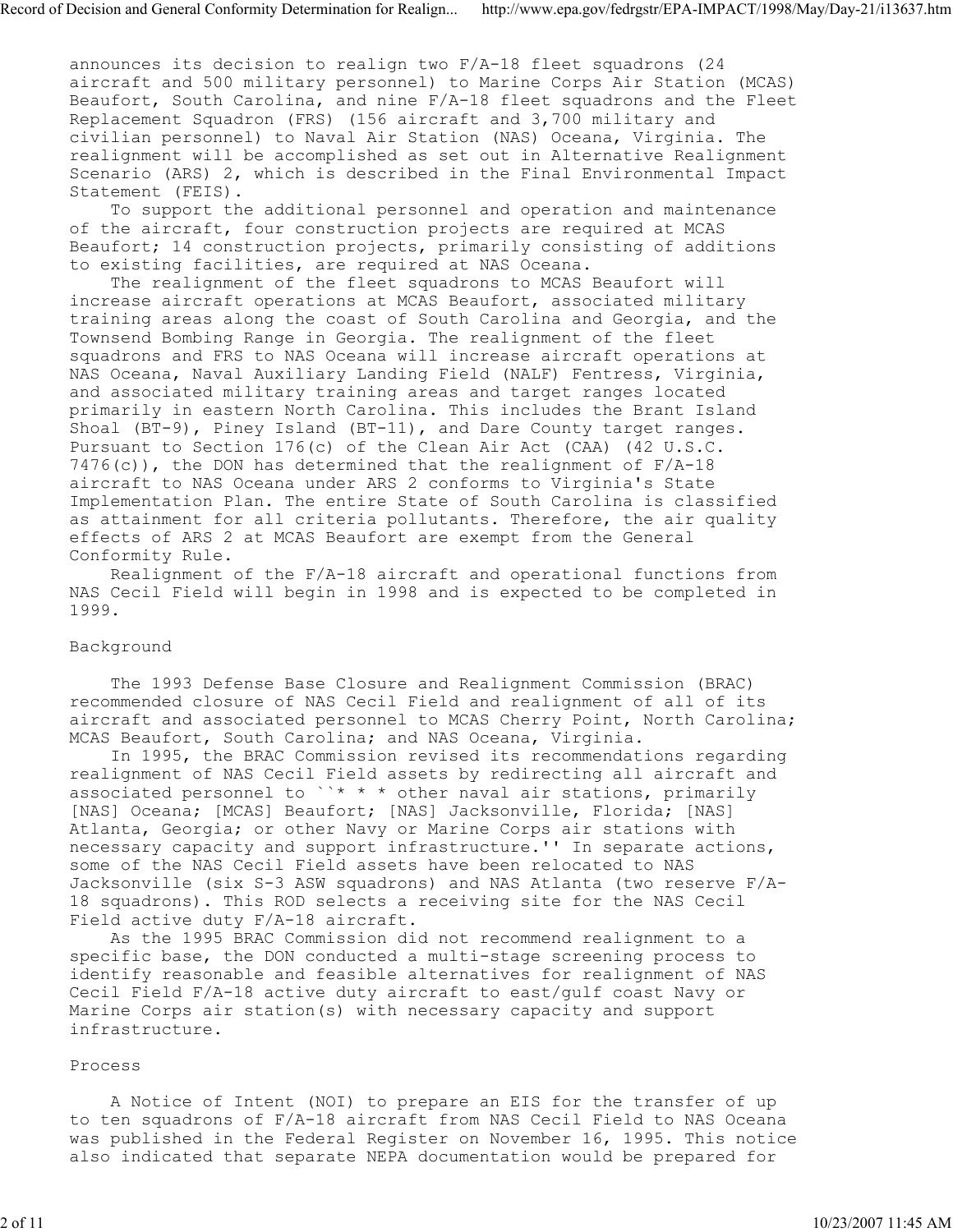the transfer of two operational (active duty) F/A-18 squadrons from NAS Cecil Field to MCAS Beaufort. On August 23, 1996, in recognition of the non-specific language contained in the 1995 BRAC Commission mandates, the DON published an amended NOI in the Federal Register indicating its intent to expand its alternatives analysis and to prepare a single comprehensive document for realignment of all operational Atlantic Fleet F/A-18 fleet aircraft and the FRS from NAS Cecil Field. The DON reopened its scoping process and held two additional scoping meetings.

 A Notice of Availability (NOA) of the Draft EIS (DEIS) and a Draft CAA Conformity Determination were published in the Federal Register on September 19, 1997, and in local newspapers the following week. Seven public hearings were held on the DEIS--one in South Carolina, four in North Carolina, and two in Virginia--between October 20 and November 17, 1997. Approximately 275 individuals, agencies, and organizations submitted comments. All verbal and written comments were addressed in Appendix I of the FEIS.

 An NOA of the FEIS and the Final CAA Conformity Determination were published in the Federal Register on March 20, 1998, and announced in local newspapers the preceding week. Approximately 440 letters were received on the FEIS during the 30-day public review period; substantive comments are addressed later in this ROD.

## Alternatives Considered

 The DON screened 20 Navy and Marine Corps air installations located along the Atlantic Coast and the Gulf of Mexico using capacity, support infrastructure, and operational criteria. Only three installations met these criteria--NAS Oceana, MCAS Beaufort, and MCAS Cherry Point.

 Because none of the three installations would be able to accommodate all F/A-18 fleet and FRS aircraft without some expansion of existing facilities or new construction, the DON developed alternative realignment scenarios (ARSs) designed to make the best use of excess capacity at each installation.

 ARS 1 proposed realigning all 11 F/A-18 fleet squadrons and the FRS at NAS Oceana. This was identified in the FEIS as an operationally preferred alternative because single-siting the Atlantic Fleet F/A-18 Strike/Fighter Wing would provide the same configuration that currently exists at NAS Cecil field. This alternative expands capacity at NAS Oceana and requires 14 construction projects.

 ARS 2 proposed realigning two F/A-18 fleet squadrons to MCAS Beaufort and nine F/A-18 fleet squadrons and the FRS to NAS Oceana. This was identified in the FEIS as an operationally acceptable alternative because it would: result in the least degradation of single-site benefits; fully utilize excess capacity at both NAS Oceana and MCAS Beaufort; take advantage of the F/A-18 training facilities that currently exist at MCAS Beaufort; and result in only slightly higher construction and life-cycle costs than ARS 1. It requires some construction at NAS Oceana, but is the lowest cost dual-site alternative.

 ARS 3 proposed realigning three F/A-18 fleet squadrons to MCAS Cherry

[[Page 27927]]

Point and eight F/A-18 fleet squadrons and the FRS to NAS Oceana. This alternative maximizes the use of existing hangar and apron capacity at MCAS Cherry Point and sends the remaining assets to NAS Oceana. This alternative requires some construction at NAS Oceana.

 ARS 4 proposed realigning five F/A-18 fleet squadrons to MCAS Beaufort and six F/A-18 fleet squadrons and the FRS to NAS Oceana. This alternative expands capacity at MCAS Beaufort and requires some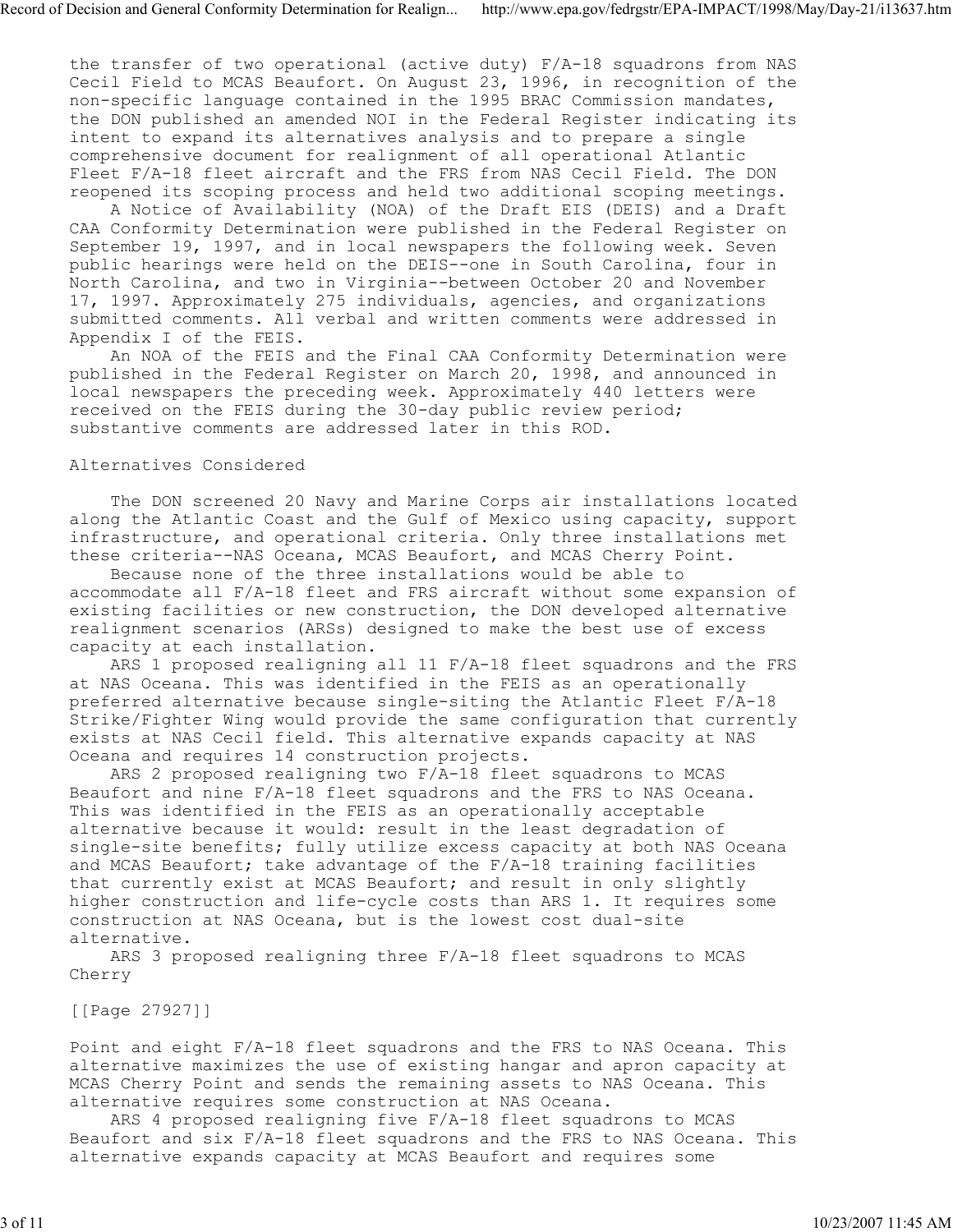construction at NAS Oceana. It utilizes all available capacity at NAS Oceana and reduces noise and air quality impacts at NAS Oceana and NALF Fentress.

 ARS 5 proposed realigning five F/A-18 fleet squadrons to MCAS Cherry Point and six F/A-18 fleet squadrons and the FRS to NAS Oceana. This alternative expands capacity at MCAS Cherry Point and requires some construction at NAS Oceana. It utilizes all available capacity at NAS Oceana and reduces noise and air quality impacts at NAS Oceana and NALF Fentress. ARS 5 is the environmentally preferred alternative.

# Environmental Impacts

 The DON analyzed the potential impacts of all ARSs on: airfield operations; military training areas; target ranges; land use; socioeconomics and community services; infrastructure and utilities; transportation; noise; air quality; topography, geology and soils; water resources; vegetation and wildlife; wetlands; cultural resources; hazardous materials and waste management; and installation restoration programs. The DON also considered the potential cumulative impacts of the project and whether the proposed action would be consistent with federal policies addressing environmental justice.

 Since the DON has decided to implement ARS 2, this ROD focuses on the major impacts of ARS 2 at MCAS Beaufort and NAS Oceana. ARS 2 creates significant land use and noise impacts at MCAS Beaufort and NAS Oceana. Impacts on all other resources or functions analyzed in the FEIS were less than significant.

### Land Use

 Increases in airfield operations at MCAS Beaufort and NAS Oceana will result in the expansion of aircraft noise zones and the expansion and reconfiguration of accident potential zones (APZs). The expansion of APZs and noise zones has the potential to adversely affect use of land underlying the APZs and noise zones. Certain land uses, such as residential development, are considered incompatible with noise zone III where the day-night average noise level (Ldn) is greater than 75dB(A). High-density residential and commercial development is also considered incompatible land use in APZs.

 Impacts to future private development actions may occur as a result of implementing ARS 2 because additional area may be subject to development restrictions in local airfield encroachment zones. The City of Beaufort has in place an ordinance that requires disclosure when selling property within the Beaufort noise zones. The City of Virginia Beach's airfield noise attenuation and safety ordinance places additional requirements (i.e., noise attenuation) on private development in high aircraft noise areas within the 1978 Air Installations Compatible Use Zones (AICUZ) noise zones. Although the ARS 2 footprint is larger than the 1978 AICUZ footprint at NAS Oceana, 1 landowners would be able to continue development based on existing property zoning and applicable sound attenuation requirements.

 In addition, the U.S. Department of Housing and Urban Development (HUD), the Federal Housing Administration (FHA), and the U.S. Department of Veterans Affairs (VA) restrict the availability of mortgage loans for existing and new homes in noise zones II (i.e. 65-75 dB(A) Ldn) and III (i.e. greater than 75 dB(A) Ldn) and the APZs nearest the runways (i.e. the clear zones).

 APZs will expand by 1,894 acres around MCAS Beaufort compared to the 1994 AICUZ. Thirteen percent of this area is residential. APZ expansion at MCAS Beaufort is driven by an increase in the number and type of operations flown by Navy F/A-18 aircraft.

Changes in APZs around NAS Oceana are a result of two different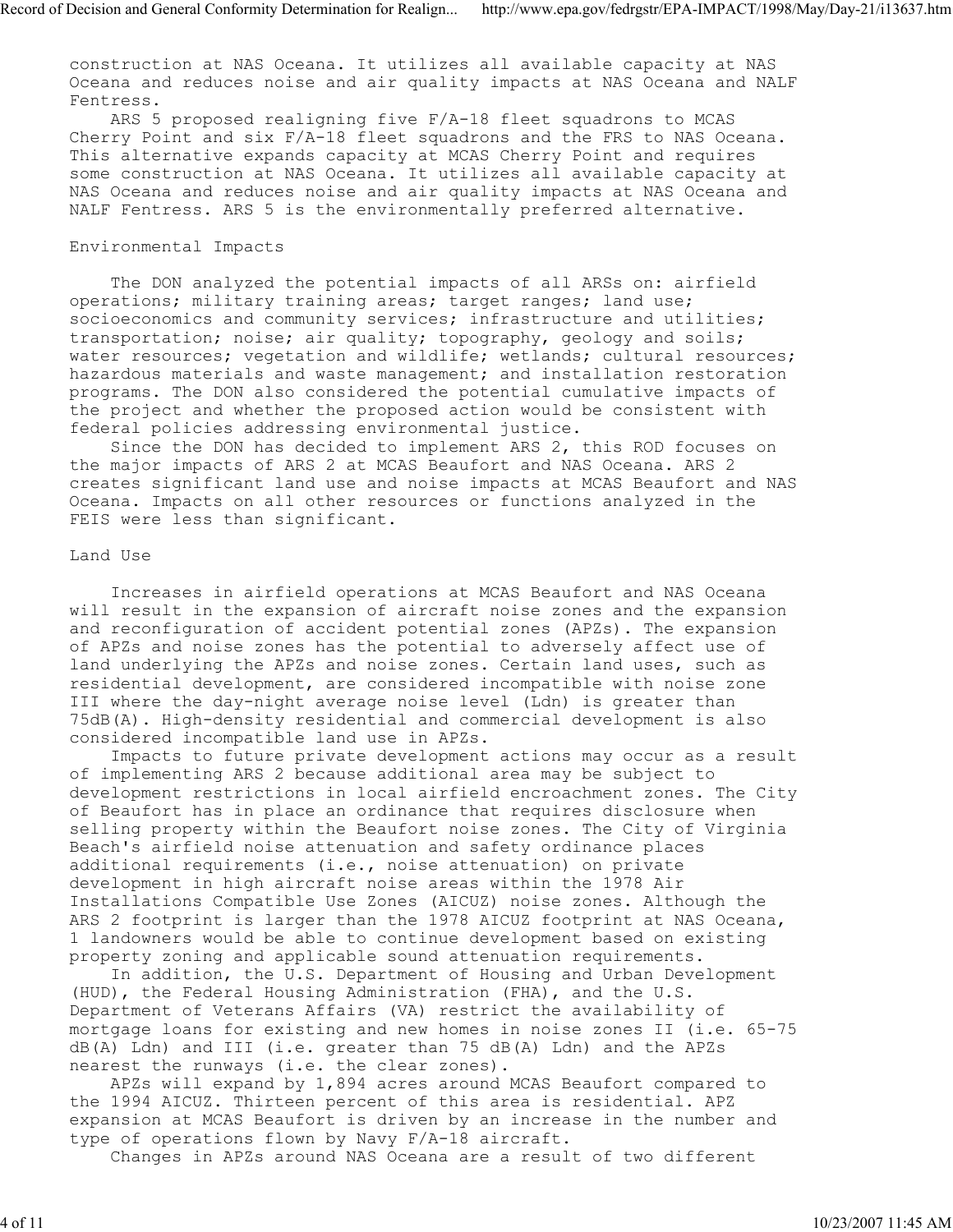factors. Changes between 1978 APZs and 1997 APZs at NAS Oceana are due in large part to a change in the criteria used by the DON to develop APZs. The result of this change is that APZs will expand by 2,759 and 3,473 acres around NAS Oceana and NALF Fentress, respectively, compared to the 1978 AICUZ. Changes in APZs from 1997 to 1999 reflect the addition of Navy F/A-18 operations as a result of this ROD causing a 1,751 acre APZ increase around NAS Oceana. There would be no change in the size of the APZ around NALF Fentress from addition of the F/A-18 aircraft. Forty-one percent of the total projected NAS Oceana APZ area and five percent of the total projected NALF Fentress APZ areas are residential.

 Individuals living or working within an APZ are slightly more at risk from an aircraft accident, in the unlikely event that one occurs, than others living or working near NAS Oceana, NALF Fentress, or MCAS Beaufort outside designated APZs.

### Noise

 Expansion of noise zones under ARS 2 also has the potential to adversely affect public health and safety. Compared to the 1997 MCAS Beaufort AICUZ, this action will expose 1,659 new people to the 65 to 75 dB(A) Ldn noise zone and 644 new people to the 75+dB(A) Ldn noise zone.

 Compared to the 1978 NAS Oceana and NALF Fentress AICUZ, this action will expose  $18,486$  new people to the 65 to 75 dB(A) Ldn noise zone and 14,668 new people to the 75+dB(A) Ldn noise zone. Compared to the 1997 noise contours and APZs prepared as part of the EIS process, this action will expose 45,852 new people to the 65 to 75 dB(A) Ldn noise zone and 46,781 new people to the 75+dB(A) Ldn noise zone.

 Individuals living in 65+dB(A) noise zones may be annoyed and experience interference with daily activities such as sleep, conversation, television viewing, and outdoor recreation. Homeowners may incur costs to ensure that sufficient sound attenuation exists within their dwellings to achieve the Environmental Protection Agency (EPA) desired interior noise level goal of 45 dB(A) Ldn. There is very little probability that long term physical affects, such as hearing loss, will result from exposure to the projected noise levels. A recent study suggests, however, some individuals, particularly children, may temporarily experience stress or elevated blood pressure.

 The EIS used public schools as representative sensitive noise receptors to predict impacts. While the discussion of impacts in the FEIS focused on public schools, the impacts discussed in the FEIS could be experienced at private schools and other sensitive receptors as well.

 No public schools are located within the 65 dB(A) Ldn or greater noise zone around MCAS Beaufort. Twenty-one public schools in the vicinity of NAS Oceana and NALF Fentress will be within the 65 dB(A) Ldn or greater noise zone with the implementation of ARS 2. Six of these schools are in the 75 dB(A) Ldn or greater noise contour. The projected increases in noise at these schools vary, ranging from an 8 to 20 dB(A) Ldn increase over existing (1997) conditions.

### [[Page 27928]]

 Studies conducted by Cornell University researchers have shown that learning ability and comprehension may be impaired in children exposed to high noise levels. Local school authorities may incur costs to ensure that sufficient sound attenuation exists within the schools to achieve the EPA desired interior noise level goal of 45 dB(A) Ldn. Exposure to high levels of noise while outdoors in schoolyards cannot be mitigated through sound attenuation.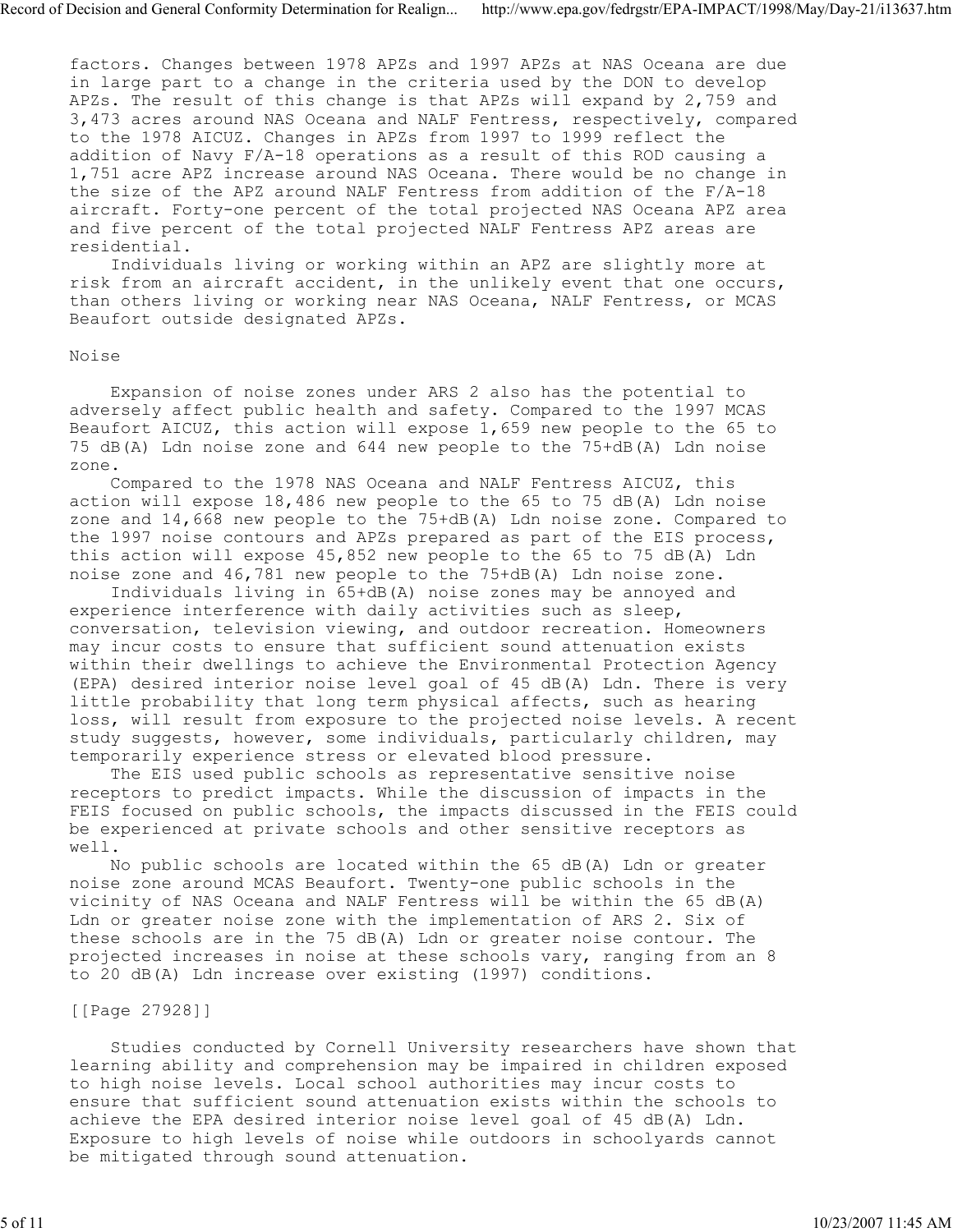### Schools and Housing

 Realignment of two squadrons to MCAS Beaufort involves the transfer of 500 military personnel and 600 dependents to the area. Realignment of nine squadrons and the FRS to NAS Oceana involves the transfer of 3,700 military and civilian personnel and 4,600 dependents to the Hampton Roads area. Most of the relocating families will live off-base due to the lack of on-base housing. Sufficient housing vacancies and school capacity exists in the local community to accommodate this influx of personnel. Therefore, local community services and infrastructure are not expected to be significantly impacted at either MCAS Beaufort or NAS Oceana.

### Traffic

 Traffic will increase in the vicinity of MCAS Beaufort by 1999 due to the proposed realignment and regional growth exclusive of the realignment. Two roadways in the vicinity of MCAS Beaufort are projected to operate at Level of Service (LOS) F in 1999. However, the projected LOS is attributed to regional growth exclusive of the realignment and the island geography of the region. Traffic volume associated with the realignment is less than 2% of the projected 1999 traffic volume for local roadways.

 Regional roadways in the vicinity of NAS Oceana will experience an increase in daily traffic as a result of the personnel increase under ARS 2. In most cases, projected LOS on these roadways will be C or better upon completion of roadway improvements already planned by local governments independent of this action. Some roadway segments along First Colonial Road and Virginia Beach Boulevard will continue to operate at LOS  $D$ ,  $E$ , or  $F$ , with or without the realignment. The delay in traffic flow associated with LOS D, E, and F is a result of projected regional growth, not traffic increases associated with ARS 2.

### Air Quality

 Air emissions at NAS Oceana and NALF Fentress will have a net emission increase of approximately 2 tons per year of volatile organic compounds (VOCs), 349 tons per year of nitrogen oxides (NO<INF>X</INF>), 298 tons per year of carbon monoxide (CO), 9 tons per year of sulfur dioxide (SO<INF>2</INF>) and 195 tons per year of particulate matter (PM<INF>10</INF>). The DON completed a conformity determination under Section 176(c) of the CAA and EPA's implementing regulations demonstrating that the projected increases in emissions of ozone precursors (VOC and NO<INF>X</INF>) conform to the allowable emissions in the recently revised Commonwealth of Virginia's State Implementation Plan (SIP).

 In revising its SIP, Virginia expressly included emission levels associated with the realignment of F/A-18 aircraft from NAS Cecil Field. As part of this realignment decision, I approve the Final CAA Conformity Determination included as Appendix E in the FEIS.

#### Mitigation

Noise

 In response to public comment the DON will request congressional authorization to increase the priority of funding to accelerate the construction schedule of an already planned \$12 million aircraft acoustical enclosure (``hush house'') at NAS Oceana to reduce noise emissions associated with the high-power, in-aircraft engine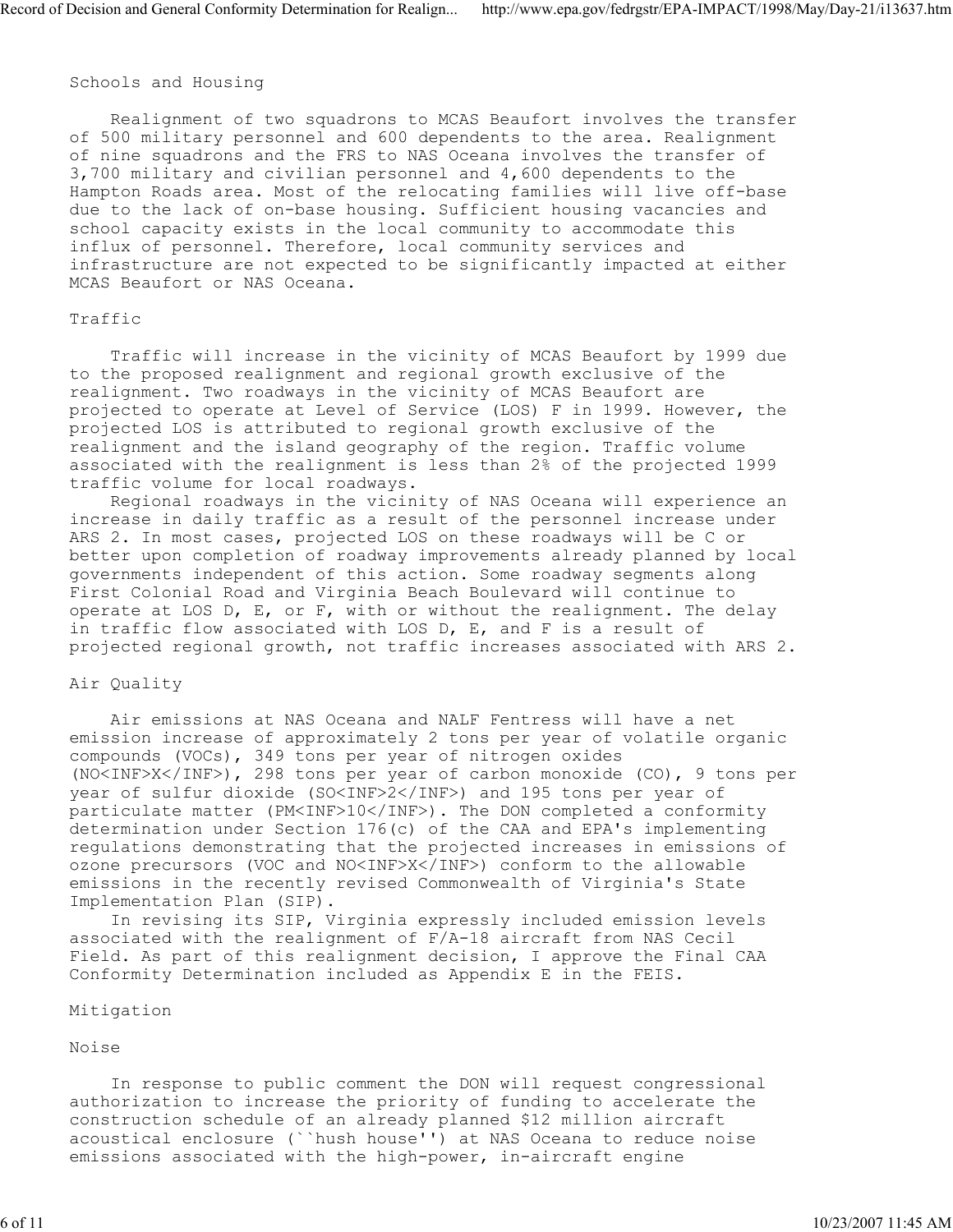maintenance tests.

Land Use

 In response to public comment, the DON will also move some local flight pattern operations from runway 5R to runway 5L at NAS Oceana. This mitigation measure will remove the City of Virginia Beach's Brookwood and Plaza Elementary Schools from APZ-2, and decrease the number of people living in the 75 dB Ldn and greater noise zone by 322 individuals.

Response to Comments Received Regarding the Final Environmental Impact Statement

 The DON received comments on the FEIS from 1 federal agency, 10 members of Congress and elected state officials, 10 state agencies, 2 local governments, and numerous citizen groups and private individuals. Many of the comments received simply stated support for or opposition to the proposed realignment.

 Several commentors suggested that a supplemental EIS was necessary to address additional alternatives. The comments received on the FEIS did not present new or additional information that substantially affected the analysis of environmental impacts in the FEIS. The range of alternatives analyzed in the EIS is based upon the BRAC-directed realignment, provides a logical basis for analysis of environmental impacts and, permits a reasoned choice by the decision-maker. I have reviewed the comments and the range of alternatives and have determined that a supplemental EIS is not warranted.

 Other substantive comments received are addressed below by subject matter.

### Noise

 Sound Attenuation--Many commentors, including EPA, were critical of the lack of discussion of the cost of sound attenuation as mitigation for noise impacts. As indicated in the FEIS, the DON does not have legal authority to expend federal funds on improvements to state, local, or private property. Specific Congressional authorization and appropriation would be required to obtain funds for this purpose. The DON does not intend to request such authority.

 In addition, the decision to implement sound attenuation for buildings and homes surrounding the airfields is an individual choice made by local governments, school boards, and individual homeowners. Therefore, any attempt to determine these costs would be speculative in nature.

 The FEIS discusses potential sound attenuation such as air conditioning and insulation, and, as requested, the DON will work with local officials to help them conduct detailed engineering evaluations at those schools of particular concern. Upon request, the DON will also provide technical information on sound mitigation to any affected entity in the MCAS Beaufort or NAS Oceana/NALF Fentress regions.

 Noise Impacts on Children--Citizens Concerned About Jet Noise noted that the FEIS discussion of impacts on children did not include reference to a study entitled Noise: A Hazard for the Fetus and Newborn (RE9728). In response to that comment, the DON reviewed the study and found it to be not relevant to discussion of noise impacts related to aircraft overflight. The study focused on the type of continuous noise found in the workplace and used a very narrow range of subjects (i.e. those in neonatal intensive care units). The constant workplace noise the study focused on does not correlate to intermittent aircraft noise or the discrete noise events generally associated with an airfield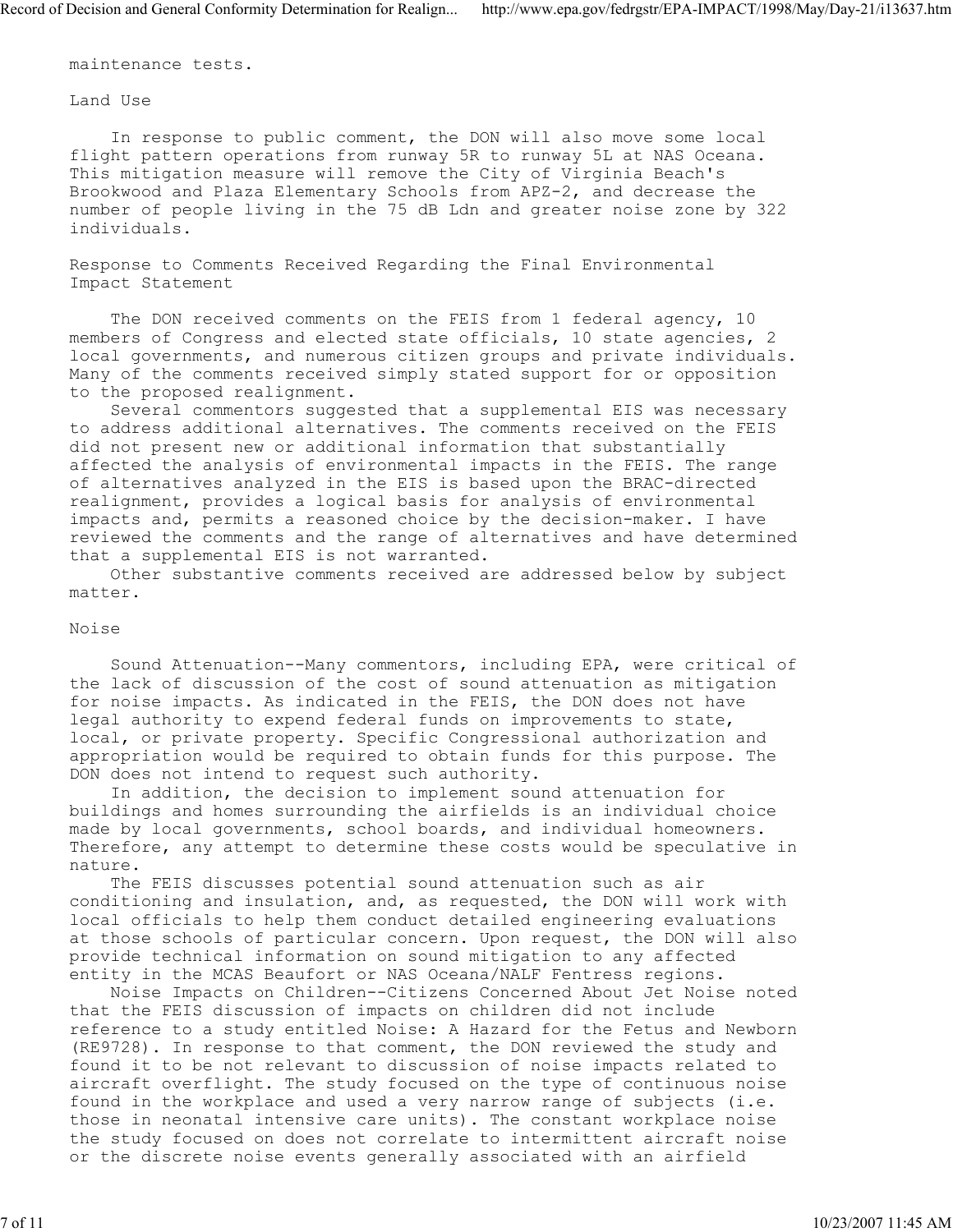environment. A Cornell University study, Chronic Noise Exposure and Reading Deficits: The Mediating Effects of Language Acquisition (Evans 1997),

[[Page 27929]]

which specifically addressed health effects from aircraft noise on children, was used in analyzing impacts associated with aircraft noise in the FEIS.

# Property Values

 Several commentors criticized the FEIS for not addressing changes in property values due to noise impacts. As discussed in the FEIS, property values are dynamic, vary over time and reflect factors including neighborhood characteristics and individual housing characteristics. Any discussion of changes in property value would, therefore, be too speculative for inclusion in the EIS.

# Aircraft Maintenance

 Commentors from the State of North Carolina suggested that life cycle costs for facilities at MCAS Cherry Point in ARS 3 and ARS 5 were overstated because they included construction of facilities for, and outfitting of, an F/A-18 Aircraft Intermediate Maintenance Department (AIMD). These commentors suggested that intermediate maintenance work at MCAS Cherry Point in ARS 3 and ARS 5 could be accomplished for a substantially lower cost by using Naval Aviation Depot (NADEP) Cherry Point. In light of these comments, the DON, examined using the NADEP in lieu of a stand-alone AIMD. My evaluation of this issue included a thorough review of Navy AIMD requirements and procedures, a point-bypoint analysis of the assertions made regarding NADEP capabilities, and a visit to the NADEP on May 11, 1998. This evaluation confirmed the conclusion that it would be necessary to establish an AIMD at MCAS Cherry Point. The NADEP does not have the excess capacity needed to take on the intermediate maintenance requirement, does not have the capabilities needed to perform AIMD functions, and the additional workload could not be assigned without significant expansion of the facilities, equipment, and workforce at the NADEP. Additionally, the intermediate maintenance workload in support of tactical aircraft needs to be performed by military personnel to ensure maintenance proficiency while deployed and to support sea/shore rotation, technical advancement, and career progression. I also noted that intermediate maintenance on Marine Corps aircraft assigned to Cherry Point is performed by Marine Aircraft Logistical Squadron (MALS), not the NADEP.

# Transportation

 EPA commented that a peak hour LOS analysis needed to be completed for the roadways around NAS Oceana. NAS Oceana gate count traffic data indicate peak LOS times do not correlate with regional peak traffic flow. Therefore, a peak analysis would not have contributed to the analysis of impacts of the proposed action.

# Carbon Monoxide (CO) Hot Spot Analysis

 Another commentor suggested that a CO hot spot analysis should have been conducted at heavily used intersections. As discussed in the FEIS, degradation in the LOS would occur on only one on-base roadway segment. No off-base roadway segments would experience degradation of LOS on a long-term basis as a result of the proposed action. Therefore, there is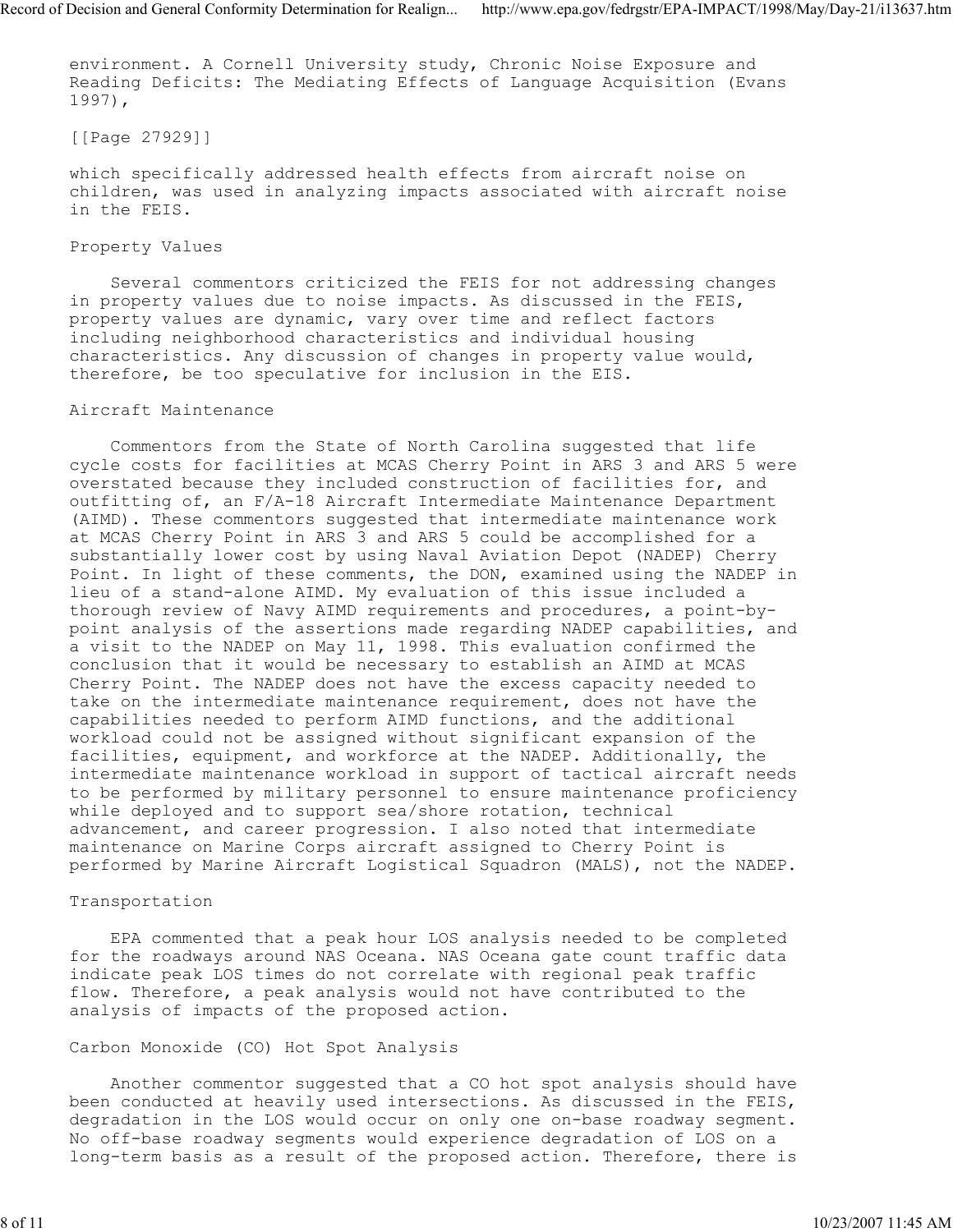no need to conduct a CO hot spot analysis since the Hampton Roads Planning District Commission traffic study indicated that LOS would not deteriorate due to the planned roadway improvements on roadways that surround the base.

### Fuel Handling

 EPA asked for more information about potential fuel spills. NAS Oceana has been pro-active in improving its fuel spill prevention, control, and countermeasures in the past few years. Spill response procedures have been and continue to be adequate to handle any spill encountered or expected.

# Fuel Dumping

 EPA commented on emergency fuel dumping. As noted on pages 4.3-8 and B-1-18 in the FEIS, emergency fuel dumping is extremely rare. DON policy directs that it not occur below 6,000 feet above ground level unless necessary to save the pilot and/or aircraft. In the event of an engine failure on a dual engine fighter, like the F/A-18, the pilot should be able to operate with the remaining engine or climb above 6,000 feet before dumping fuel, thus minimizing the impacts associated with the release of the fuel. (Above 6,000, the fuel has enough time to completely vaporize and dissipate before reaching the ground, and thus has a negligible effect at ground level.) Therefore, any impact from fuel dumping would not be significant.

Sediment and Water Quality Sampling at BT-9/11

 EPA recommended gathering more information about sediment quality in target locations. The 1991 Sirrene Study test results for BT-9 which analyzed sediments impacted by approximately 40 years of military bombing activities showed no significant differences in water and sediment quality between the range areas and non-range areas. As a direct result of this study, as indicated in their letter of May 28, 1992, to the Marine Corps, the State of North Carolina determined that continuous monitoring was not required, and future, narrowly focused sampling would only be required as a result of changes in ordnance volume or type, or some indication of significant water or sediment quality degradation.

U.S. Fish and Wildlife Service (USFWS) Red Wolf Re-introduction Program

 EPA expressed concern about potential impacts to the Red Wolf. USFWS's only concern has been their continued access to the range to monitor Red Wolf populations. In our response to USFWS comments, set out in Appendix I of the FEIS, the DON agreed to continue to make the range accessible to the USFWS consistent with DON operational use of the range.

# Water Supply Issue

 One commentor asked for clarification on the water supply sources available to NAS Oceana. In the event of a regional drought, the Navy would rely on an existing Norfolk/Suffolk well pumping contract to assure water for our bases.

## Family Housing Costs

 The State of North Carolina questioned the family housing costs under ARS 5. Subsequently, the DON conducted a detailed review of all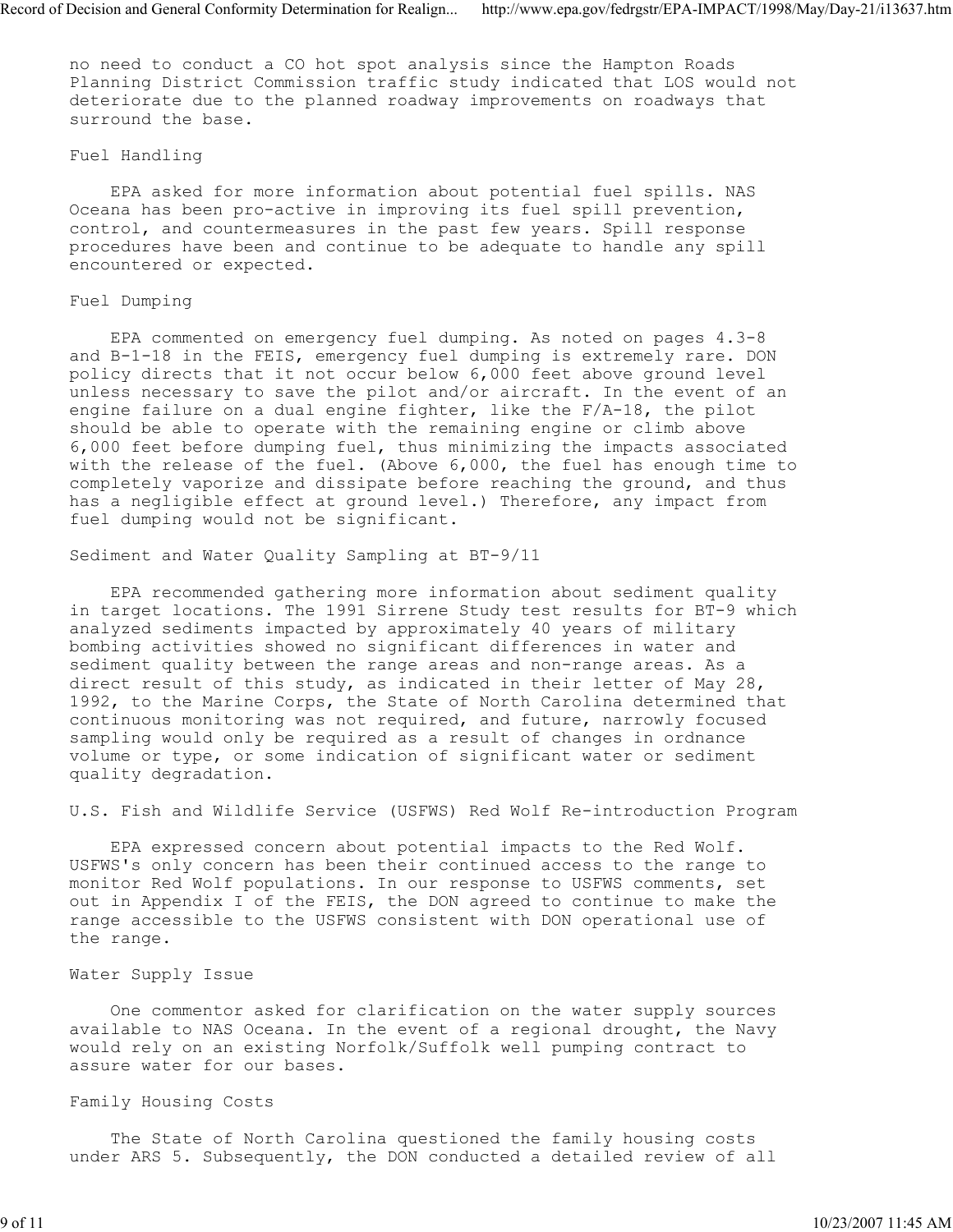housing costs and other expense items and has identified the following necessary revisions:

 1. In ARS 5, the DON inadvertently used the Variable Housing Allowance (VHA) rate for Beaufort, South Carolina, instead of Havelock, North Carolina, to determine family housing costs for five squadrons at MCAS Cherry Point. The change is shown as item 1 in the table below. 2. In all five ARSs, an incorrect number of enlisted bachelor

loading was used. The change is shown as item 2 in the table below.

 3. In ARS 2, the NAS Oceana off-base bachelor officers housing component was inadvertently omitted. The change is shown as item 3 in the table below.

 4. In all five ARSs, Basic Allowance for Quarters (BAQ) was not included since it remains fixed across varying economies. However, since the mix of housing in each ARS varies between on-base and offbase, adding BAQ to the life-cycle cost analysis would improve the accuracy of our analysis. The resulting increase in ARS 1 was

[[Page 27930]]

established as the baseline for which adjustments to ARSs 2-5 were made. The change is shown as item 4 on the table below:

|                                                                                                   |         | ARS 1 (\$M) ARS 2 (\$M) ARS 3 |  |
|---------------------------------------------------------------------------------------------------|---------|-------------------------------|--|
|                                                                                                   |         | 285.3 307.1                   |  |
| Item $2 \ldots \ldots \ldots \ldots \ldots \ldots \ldots \ldots \ldots \ldots \ldots \ldots$      | $-33.7$ | $-33.3$                       |  |
| Item $3$<br>Item $4 \ldots \ldots \ldots \ldots \ldots \ldots \ldots \ldots \ldots \ldots \ldots$ |         | 5.1<br>$-12.9$                |  |
|                                                                                                   | 251.6   | 266.0                         |  |

The overall effect of these changes is not significant. (Note: Two commentors suggested that the DON use a shorter life-cycle cost analysis than the 30-year analysis performed in the EIS. In response, the DON conducted a 25 year life-cycle analysis for each alternative. The change was not significant.)

#### Outlying Fields

 One commentor suggested that further consideration should be given to the use of outlying fields in addition to or in lieu of NALF Fentress. There are no other outlying airfields within 50 miles of NAS Oceana that could accommodate F/A-18 operations. Chapter 2 of the FEIS discusses the operational and fiscal reasons for establishing a 50-mile limitation.

### Seatack Elementary School

 One commentor asked for clarification of the location of Seatack Elementary School relative to the new APZs. Under ARS 2, APZ-2 bisects Seatack Elementary school.

### Chesapeake Bay Water Quality

 EPA expressed concern about potential impacts to the Chesapeake Bay water quality from NO<INF>X</INF> emissions. As indicated in the FEIS, the NO<INF>X</INF> emissions from the proposed action conform to Virginia's State Implementation Plan. Calculations indicate the net increase in NO<INF>X</INF> emissions over the Chesapeake Bay watershed